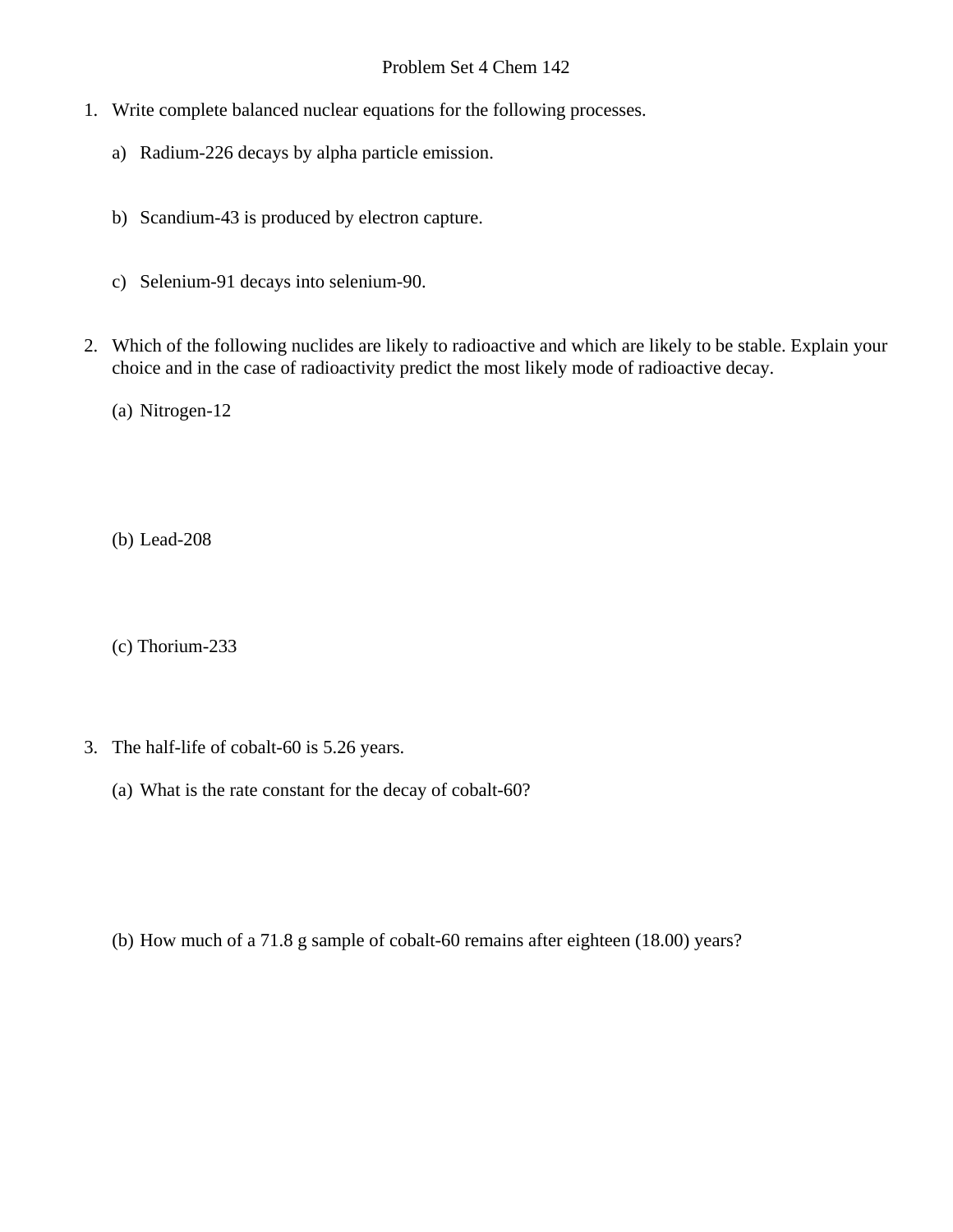4.  $^{131}I$  (as Na<sup>131</sup>I) is used to treat hyperthyroid disease. It decays to xenon by first order kinetics. The half-life of <sup>131</sup>I is 8.0 days. If you are given 3 ng of Na<sup>131</sup>I, how many days will it take for 99.99% of it to decay, that is, for there to be only 0.003 ng left?

5. The atomic mass of <sup>127</sup>I is 126.9004 g/mol. Calculate the nuclear binding energy of this nucleus (in kJ/mol). The mass of a proton is 1.007825 g/mol and the mass of a neutron is 1.008665 g/mol.

6. Given the information below, answer the following question:

Mass of proton 1.00728 amu Mass of neutron 1.00866 amu Mass of electron 5.485799 x  $10^{-4}$  amu Mass of  $_9^{19}F = 18.998403$  amu/atom <sup>19</sup>*F* = 18.998403 amu/atom Velocity of light (c) 2.998 x 10<sup>8</sup> m s<sup>-1</sup> Mass-energy conversion 1 amu = 931.5 MeV

- a) Calculate the mass deficiency of  $9^{19}F$  in amu/atom.
- b) Determine the mass deficiency of  $9^{19}F$  in g mol<sup>-1.</sup>
- c) Calculate the binding energy (BE) of 919F in  $kJ$  mol<sup>-1.</sup>
- d) Calculate the binding energy of  $9^{19}F$  in MeV/atom
- e) Calculate the binding energy of  $9^{19}F$  per nucleon in MeV/nucleon.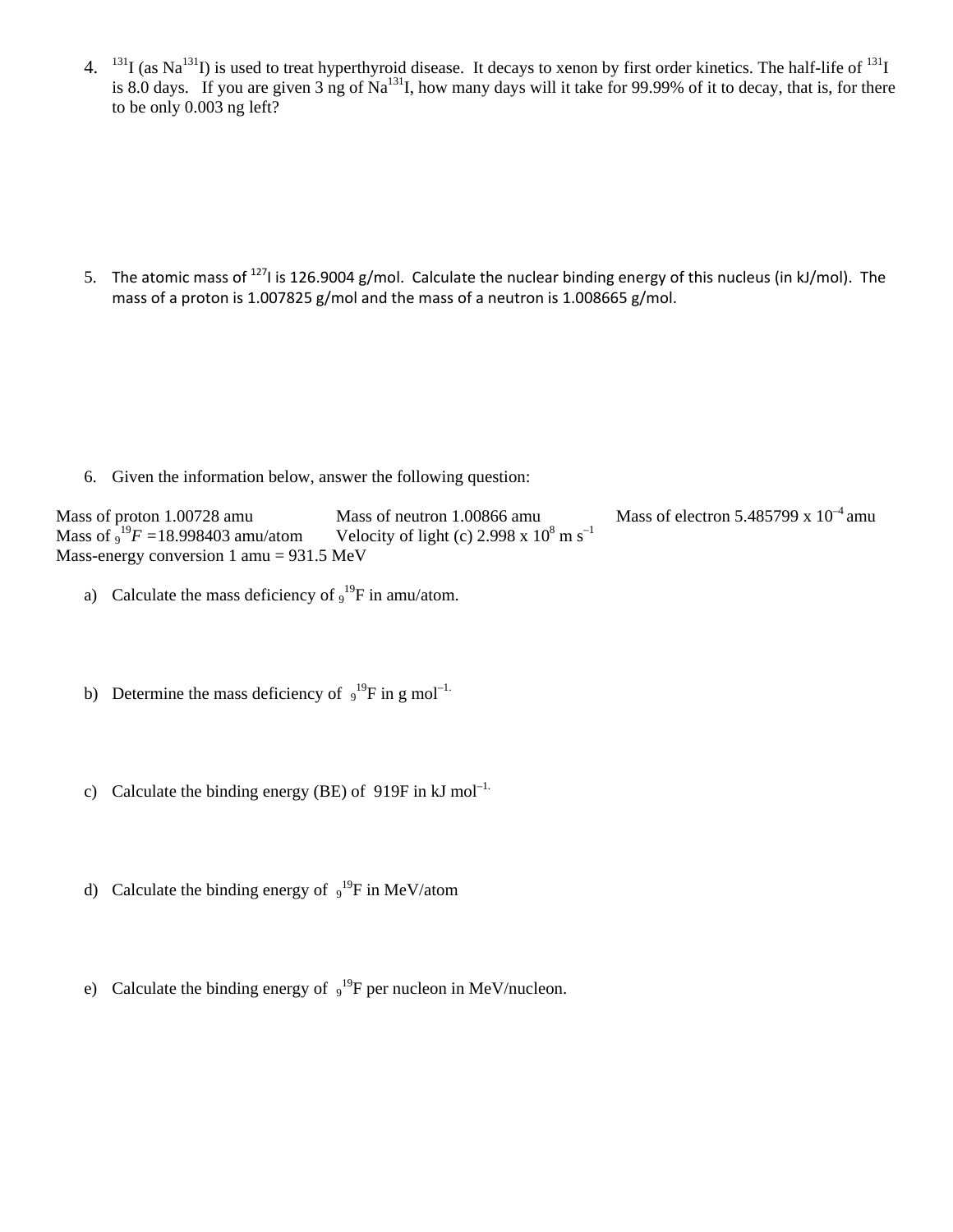7. One component of oseltamivir phosphate, otherwise known as Tamiflu®, is pictured at right. This is one of the drugs that the World Health Organization has identified as an effective treatment for the H5N1 strain of influenza A, which is more commonly referred to as "bird flu". (10 pts)



Choices to consider: alkane, alkene, alkyne, aromatic hydrocarbon, alcohol, ether, carboxylic acid, aldehyde, ketone, ester, amine, amide, amino acid.

Identify the functional groups indicated by the letters



8. Draw the 4 isomers in line notation of  $C_4H_8$  including geometric isomers and name them

9. Name the following compounds (6 pts)





10. From each of the following pairs, choose the nuclide that is radioactive. (One is known to be radioactive, the other stable.) explain

a)  $^{80}_{34}$ Se or  $^{81}_{34}$ Se

b)  $^{209}$ <sub>83</sub>Bi or  $^{210}$ <sub>83</sub>Bi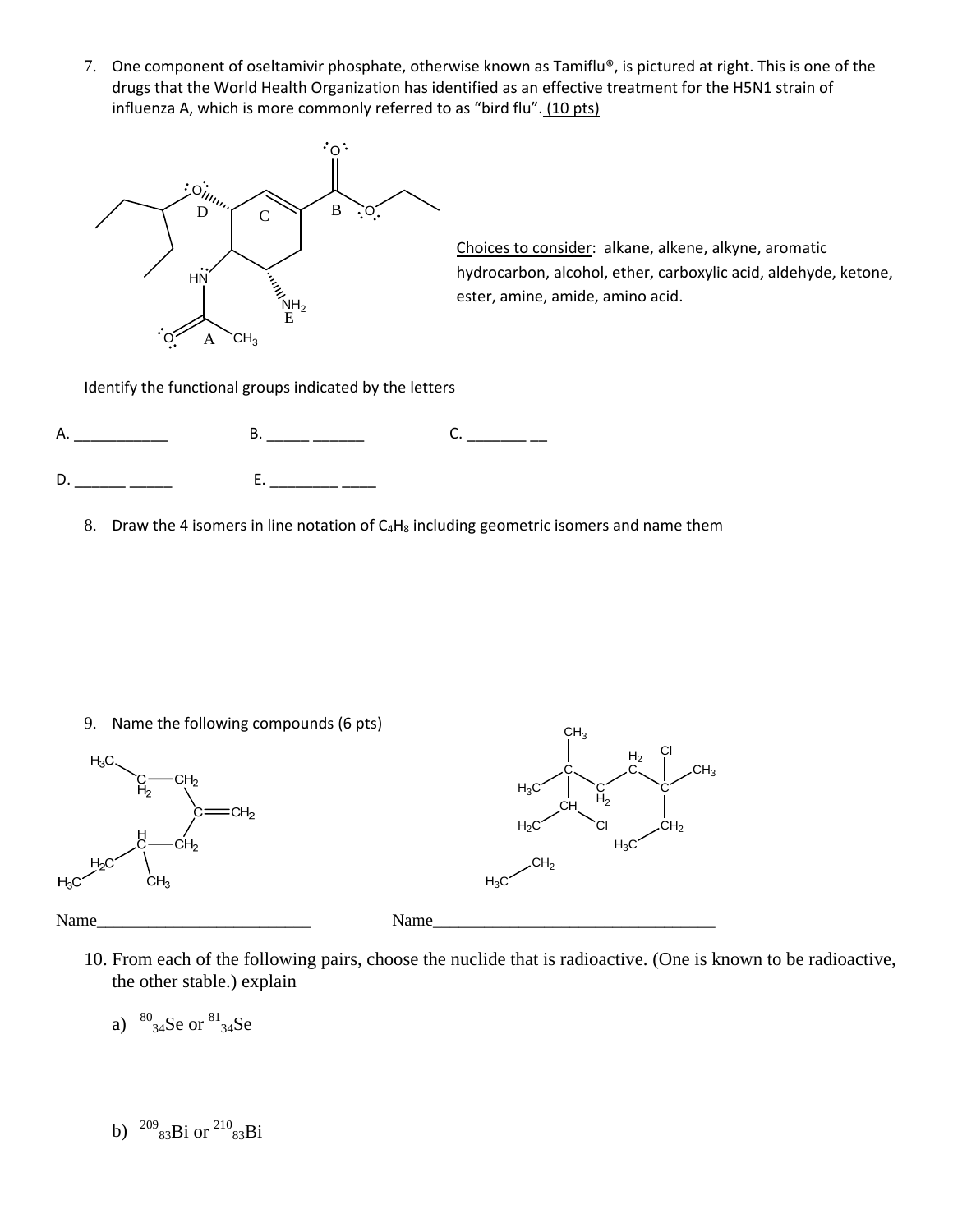- 11. Briefly explain why "magic numbers" are important for understanding nuclear structures, i.e., define "magic number".
- 12. Write the IUPAC name for each of the following compounds:











13. Complete the following reactions: